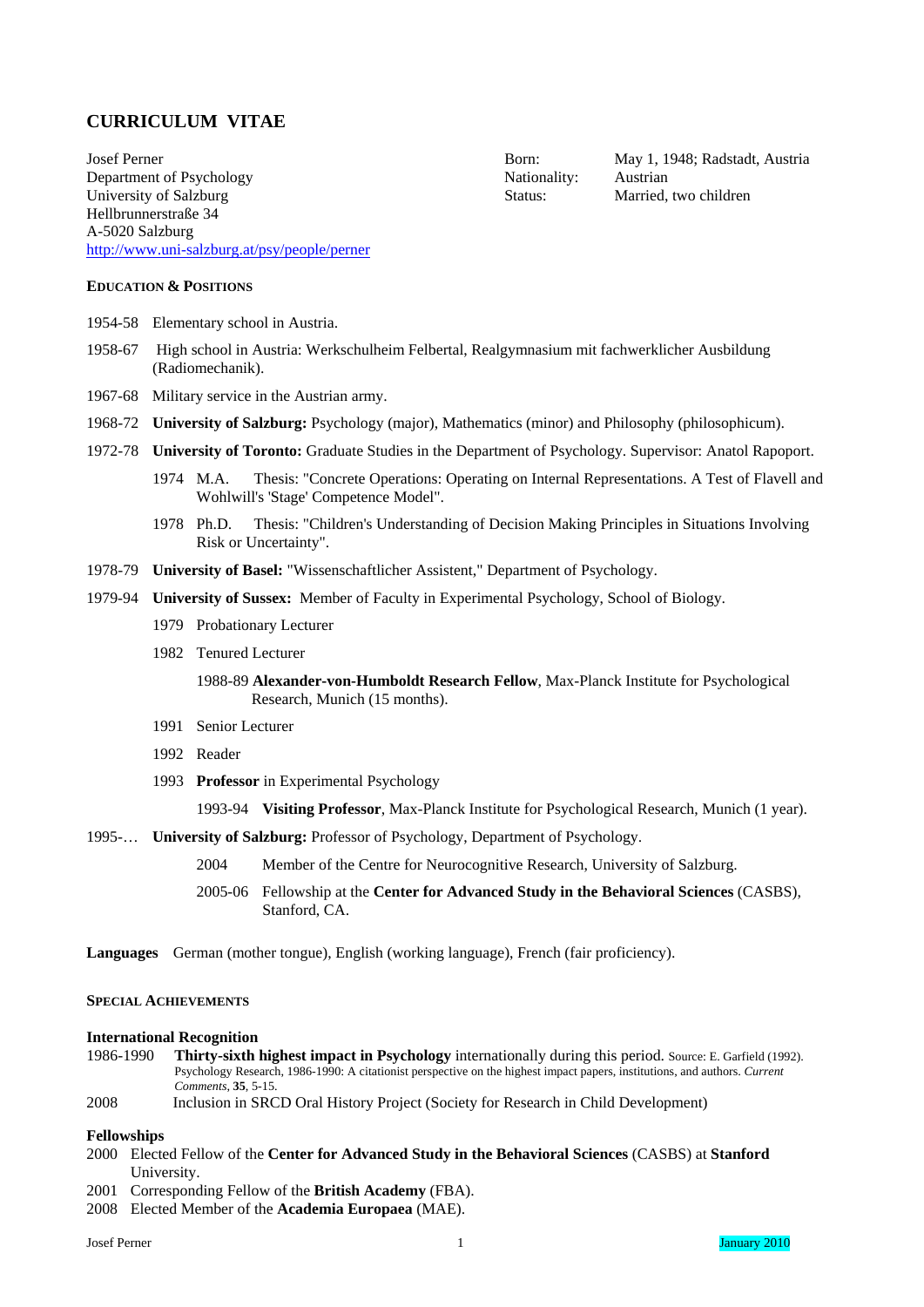2009 Fellow of the Association of **Psychological Sciences** (APS).

## **Scholarships**

- 1970-78 Scholarships from Austrian Government, University of Toronto, Province of Ontario, and the Alexander von Humboldt Stiftung.
- 1987-88 Social Science Research Fellowship from The **Nuffield Foundation** for project on "Children's Understanding of the Mind" for £10'203.
- 1988-89 Research Fellowship from the **Alexander-von-Humboldt** Stiftung at the Max-Planck Institute for Psychological Research in Munich for DM56'000.

#### **RESEARCH GRANTS**

|           | Social Science Research Council (SSRC, UK)                                                                                                                                                                                                                                                                                                            |
|-----------|-------------------------------------------------------------------------------------------------------------------------------------------------------------------------------------------------------------------------------------------------------------------------------------------------------------------------------------------------------|
| 1982-84   | •project "Development of Understanding Beliefs and Intentions" for £18'636.                                                                                                                                                                                                                                                                           |
| 1984-86   | •project "Recursive Beliefs in Social Cognitive Development" for £21'594.                                                                                                                                                                                                                                                                             |
|           | <b>Medical Research Council (MRC, UK)</b>                                                                                                                                                                                                                                                                                                             |
| 1988-89   | •project "Autistic and Normal Children's Theory of Mind" jointly with Sue Leekam for £29'882.                                                                                                                                                                                                                                                         |
| 1991-92   | •project (G9026071N) "Theory of Mind and Episodic memory in Autistic and Normal Children" for<br>£14'743.                                                                                                                                                                                                                                             |
|           | Economic and Social Research Council (ESRC, UK)                                                                                                                                                                                                                                                                                                       |
| 1991-94   | •project (R000232886) jointly with Nicola Yuill "Children's Conception of Desire, Motivation and<br>Personality" for £52'898.                                                                                                                                                                                                                         |
| 1993-96   | •project (R000234756) jointly with Dr Ted Ruffman "Children's Metacognition: social determinants<br>and scientific reasoning" for £115'000.                                                                                                                                                                                                           |
|           | <b>Austrian Science Fund (FWF— Fond zur Förderung wissenschaftlicher Forschung)</b>                                                                                                                                                                                                                                                                   |
| 1996-98   | •project (P11397-SOZ) jointly with Anton Kühberger, "Simulation and Decision Making" for ATS<br>1'000'000 (€72'500).                                                                                                                                                                                                                                  |
| 1999-2002 | •project (P13522-SOZ) "Theory of Mind and Executive Function: Normal Development and Children<br>with ADHD" for $\text{\textsterling}156'000$ .                                                                                                                                                                                                       |
| 2000-2003 | ·project (P14495-SPR) jointly with Hubert Haider and Karin Landerl, "Language Acquisition and<br>Cognitive Development" for $\epsilon$ 138'600.                                                                                                                                                                                                       |
| 2002-2005 | •project (P16215-G04) "Episodic Memory and Conscious Experience" for $\epsilon$ 164'782.                                                                                                                                                                                                                                                              |
| 2005-2008 | •co-applicant with Daniela Kloo Project (T 251-G04: Firnberg Stelle) "Object-Set-Shifting" for €<br>174'720.                                                                                                                                                                                                                                          |
| 2006-2009 | •project (I93-G15) "Metacognition of Perspective Differences" for $\epsilon$ 426'168, as part of the ESF<br>EUROCORES CNCC (Consciousness in a Natural and Cultural Context) initiative collaborative<br>research project, "Metacognition as a precursor to self-consciousness: evolution, development, and<br>epistemology."                         |
| 2008      | •co-applicant within the Centre for Neurocognitive Research for a refurbished MRI-Scanner ( $\in$<br>860'000) and pre-financing a Professorship for Neurocognition & Developmental Psychology (€<br>340'000) within the Research Framework of the F&E Offensive 2007/2008.                                                                            |
| 2008-2011 | •project (I140-G15) "Counterfactual reasoning in children" for €199'452, as part of the ESF<br>EUROCORES LogiCCC (Modelling Intelligent Interaction: Logic in the Humanities, Social and<br>Computational Sciences) initiative collaborative research project, "The Logic of Causal and<br>Probabilistic Reasoning in Uncertain Environments (LcpR)." |
|           | <b>Commission of the European Communities (EU)</b>                                                                                                                                                                                                                                                                                                    |
| 2007-2009 | ·project (contract number 043225) "Explaining Religion (EXREL)" Sixth Framework Programme<br>FP6-2006-Nest-Path, Cultural Dynamics. Coordinator: Harvey Whitehouse (Oxford). Workpackage<br>4 (Salzburg): "Theory of mind and religion." €163'859.                                                                                                    |
|           | <b>European Science Foundation (ESF)</b>                                                                                                                                                                                                                                                                                                              |
| 2008      | •CNCC Session "Metacognition of Ignorance" at the 3rd Biennial Meeting of the Special Interest<br>Group on Metacognition, 8-10 May 2008, Ioannina, Greece, €22.520,-                                                                                                                                                                                  |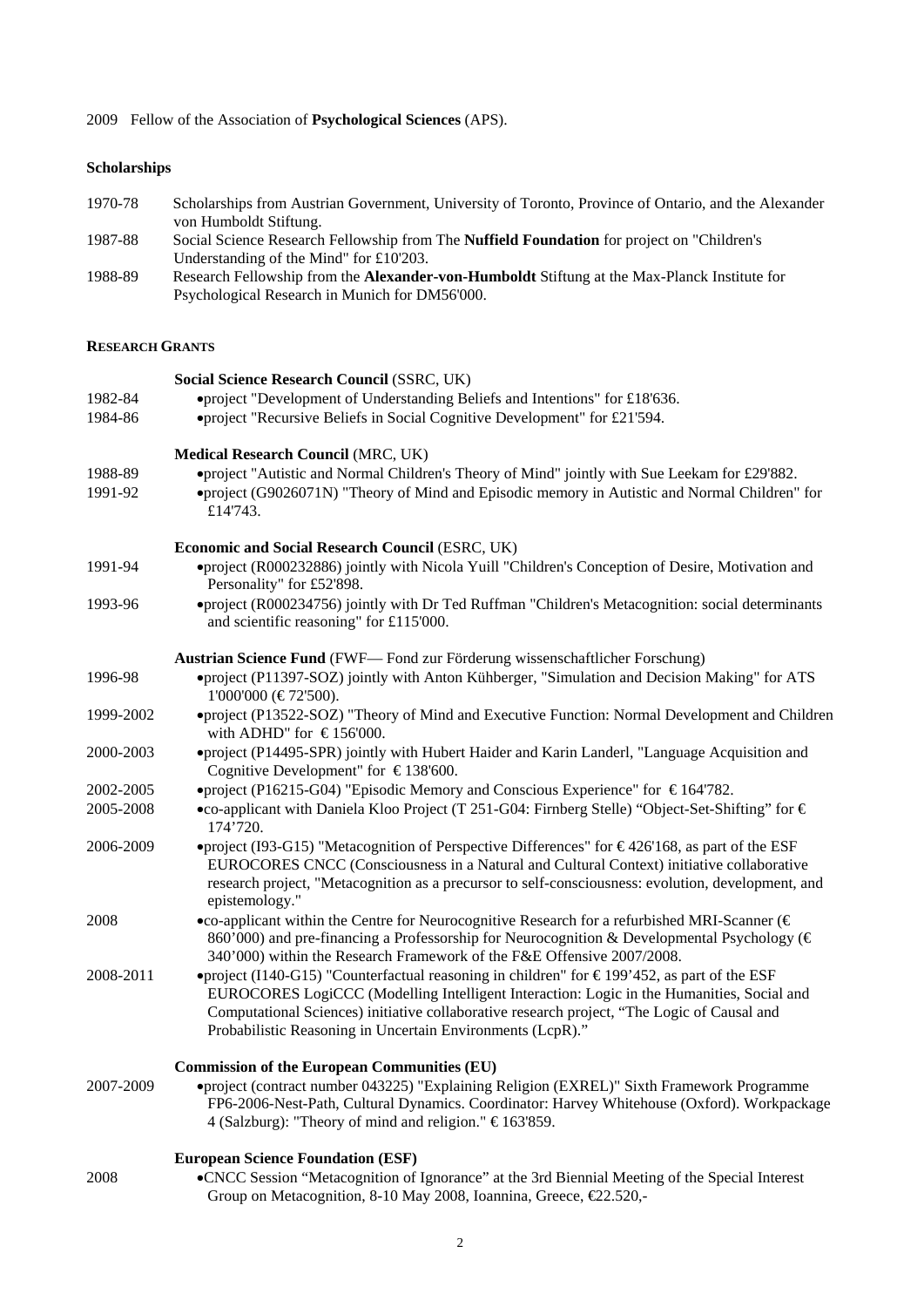## **Consultancies on Grants**

- 1997-2000 Consultant on an Economic and Social Research Council grant "How parenting style and sibling relationships affect theory of mind understanding," to Ted Ruffman, University of Sussex.
- 2008-2011 collaborator on Project (V 122-G17: "Elise Richter" Senior-PostDoc Stipend to Daniela Kloo): "What makes us change our mind?" for  $\epsilon$ 226'492.
- 2008- ... Austrian Representative on the Steering Committee of the ESF Networkprogramme "Experimental Pragmatics In Europe" (EURO-XPRAG).

## **MEMBERSHIP IN LEARNED SOCIETIES**

| Society for Research in Child Development (SRCD)                                 |
|----------------------------------------------------------------------------------|
| Experimental Psychology Society (elected member, EPS)                            |
| Foreign Associate of the American Psychological Association (APA)                |
| International Society for the Study of Behavioral Development (ISSBD)            |
| Behavioral and Brain Sciences (BBS)                                              |
| British Psychological Society (BPS)                                              |
| Deutsche Gesellschaft für Psychologie (DGP)                                      |
| Salzburger Gesellschaft für Psychologie (SGP)                                    |
| European Society for Philosophy and Psychology (ESPP)                            |
| Cognitive Development Society (CDS)                                              |
| Österreichische Gesellschaft für funktionelle Magnetresonanztomographie (ÖGfMRT) |
| Association for Psychological Science (APS)                                      |
|                                                                                  |

## **Office in Learned Society**

|                                                                                  | Developmental Section of the British Psychological Society (BPS), Committee Member. |  |
|----------------------------------------------------------------------------------|-------------------------------------------------------------------------------------|--|
| Salzburger Gesellschaft für Psychologie (SGP),<br>1997-2002                      |                                                                                     |  |
| 1997-2001                                                                        | Committee Member (Vorstandsmitglied)                                                |  |
| 2000-2002                                                                        | Chairman (Obmann der SGP)                                                           |  |
| European Society for Philosophy and Psychology (ESPP).                           |                                                                                     |  |
| 1996-2003                                                                        | Committee Member                                                                    |  |
| 1996-1997                                                                        | Joint Programme Chair with John Campbell for Annual Meeting in Padua, August 1997.  |  |
| 1999-2001                                                                        | <b>President of ESPP.</b>                                                           |  |
| 2004-                                                                            | <b>Advisory Board Member</b>                                                        |  |
| Österreichische Gesellschaft für funktionelle Magnetresonanztomographie (ÖGfMRT) |                                                                                     |  |
| 2005-2007                                                                        | Beiratsmitglied                                                                     |  |
|                                                                                  |                                                                                     |  |

## **REVIEWING EXPERIENCE**

## **Editorial Boards**

- 1996-1999 Editorial Board of *Cognitive Development*. 2000-2004 Editorial Board of the *Journal of Cognition and Development* (JCD)*.* 2000-2002 Editorial Consultant of *Child Development*. 2002-2004 Consulting Editor of *Child Development*. 2004-…… Editorial Board of *Developmental Psychology.* 2004-2005 Board of **Review Editor**s (BoRE) of *Science*. 2004- … Editorial Board of *Infant and Child Development* (ICD). 2007-2010 Editorial Board of *Journal of Experimental Child Psychology* (JECP). 2008- … Board of *Pakistan Journal of Psychological Research* (PJPR) Consulting Editors.
- 2008- … European Journal Developmental Psychology (EJDP).

**Journal Submissions** (\*on regular basis):

| Acta Psychologica,                                         | Child Development Perspectives. |
|------------------------------------------------------------|---------------------------------|
| Behavioral and Brain Sciences*,                            | Cognition <sup>*</sup> ,        |
| British Journal of Developmental Psychology <sup>*</sup> . | Cognitive Development*,         |
| Cerebral Cortex,                                           | Cognitive Psychology,           |
| Child Development*,                                        | Consciousness & Cognition,      |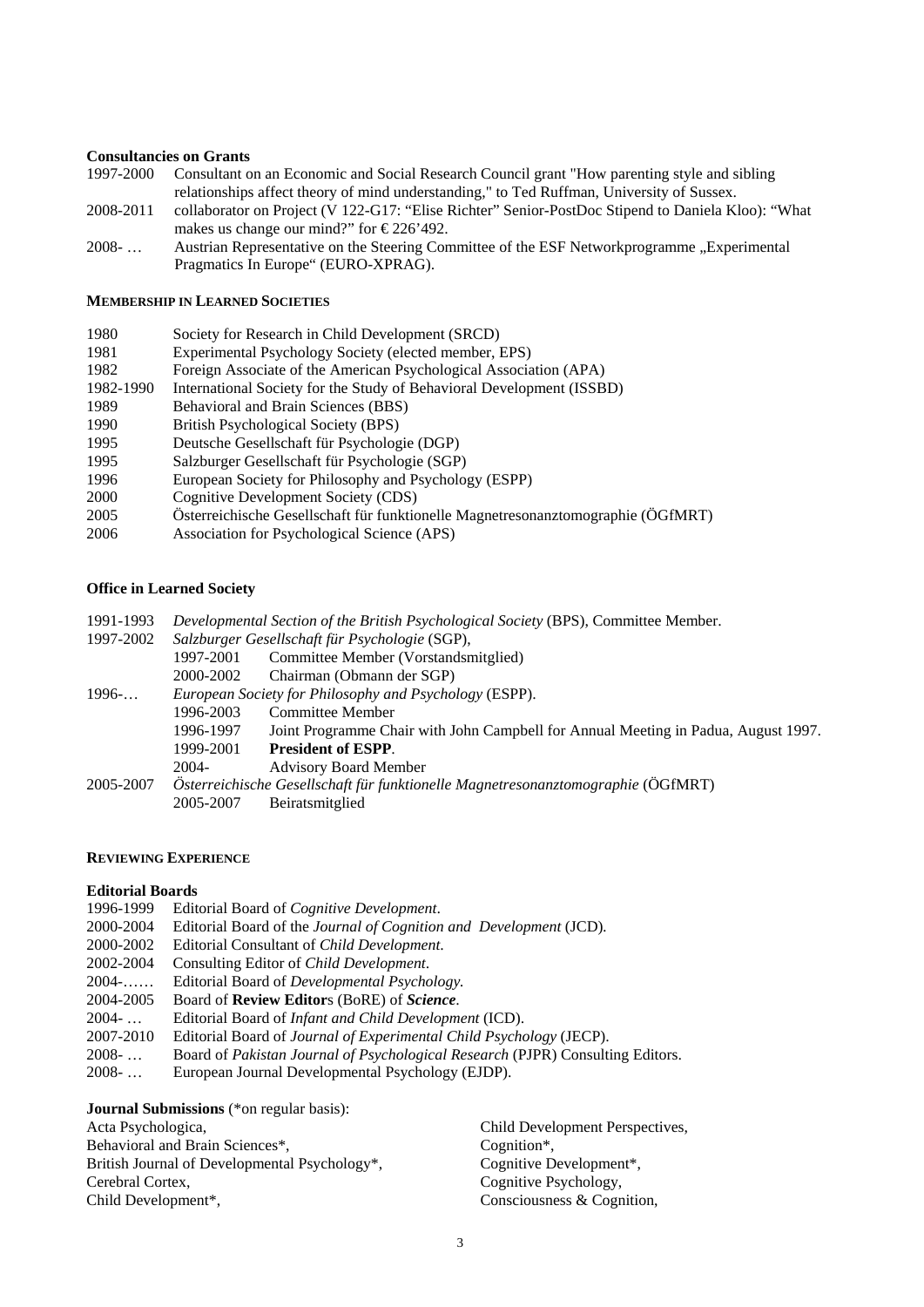Developmental Psychology\*, Developmental Review, Developmental Science\*, Discourse Processes, Emotion, European Journal of Developmental Psychology, Human Brain Mapping, Human Development, Infant and Child Development\*, Interaction Studies International Journal of Behavioral Development, Journal of Abnormal Psychology, Journal of Autism and Developmental Disorders\*, Journal of Child Language, Journal of Child Psychology and Psychiatry\*, Journal of Cognition and Development\*, Journal of Experimental Child Psychology\*, Journal of Experimental Psychology: General, Journal of Experimental Psychology: Language, Memory and Cognition,

**Grant Applications**: Economic & Social Research Council (ESRC) of UK, John Templeton Foundation, MacArthur Foundation—Fellows Programme, Chicago. Medical Research Council (MRC) of UK, National Science Foundation (NSF) of USA, Natural Sciences and Engineering Research Council (NSERC) of Canada, Royal Society of New Zealand (RSNZ) Social Sciences and Humanities Research Council of Canada (SSHRC),

Journal of Memory and Language, Language and Cognitive Processes, Language, Learning, and Development, Merrill-Palmer Quarterly, Mind, Brain and Education, Mind & Language\*, Mind & Society, NeuroCase, NeuroImage, Philosophical Psychology, Pragmatics and Cognition, Philosophical Transactions of the Royal Society (SeriesB), Psychological Bulletin, Psychological Review, Psychonomic Bulletin & Review, Science\*, Social Development\*, Trends in Cognitive Science\*, Zeitschrift für Entwicklungspsychologie und pädagogische Psychologie.

U.S.-Israel Binational Science Foundation, Wellcome Trust,

--------------------------------- Deutsche Forschungsgemeinschaft (DFG),

Fond National Suisse de la Recherche Scientifique (FSNSF).

Österreichische Nationalbank (ÖNB),

Portuguese Foundation for Science and Technology (FCT)

1996 – 2002: Reviewer for DFG Research Group "Cognitive Development".

#### **Promotions, Tenure Decisions, Search Committees**

Berkeley, Department of Psychology Birmingham, Department of Psychology Bristol, Department of Psychology Brown, Department of Psychology Humboldt-Berlin, Department of Psychology Keele, Department of Psychology Kent, Social Sciences MIT, Brain and Cognitive Sciences Northern Illinois, Department of Psychology

NYU, Department of Psychology Oregon, Department of Psychology Sheffield, Department of Psychology Stanford, Department of Pychology Toronto, Department of Psychology Toronto, OISE Warwick, Department of Philosophy Waterloo, Department of Psychology

#### **Conference Submissions**:

- 1997 ESPP (European Society for Philosophy and Psychology) conference September 1997 in Padua, Italy. 2000 SRCD (Society for Research in Child Development) conference April 2001 in Minneapolis. Member of Review Panel 10: "Cognition 1: Concepts, Space, Reasoning & Problem Solving" chaired by Karen Bartsch. 2002 SRCD (Society for Research in Child Development) conference April 2003 in Tampa, Florida. Member of Review Panel 10: "Representation, Concepts, and Problem Solving" chaired by Judy DeLoache.
- 2008 SRCD (Society for Research in Child Development) conference April 2009 in Denver, Colorado. Member of Review Panel 3: "Childhood: Biological and Cognitive Processes," chaired by Philip D. Zelazo.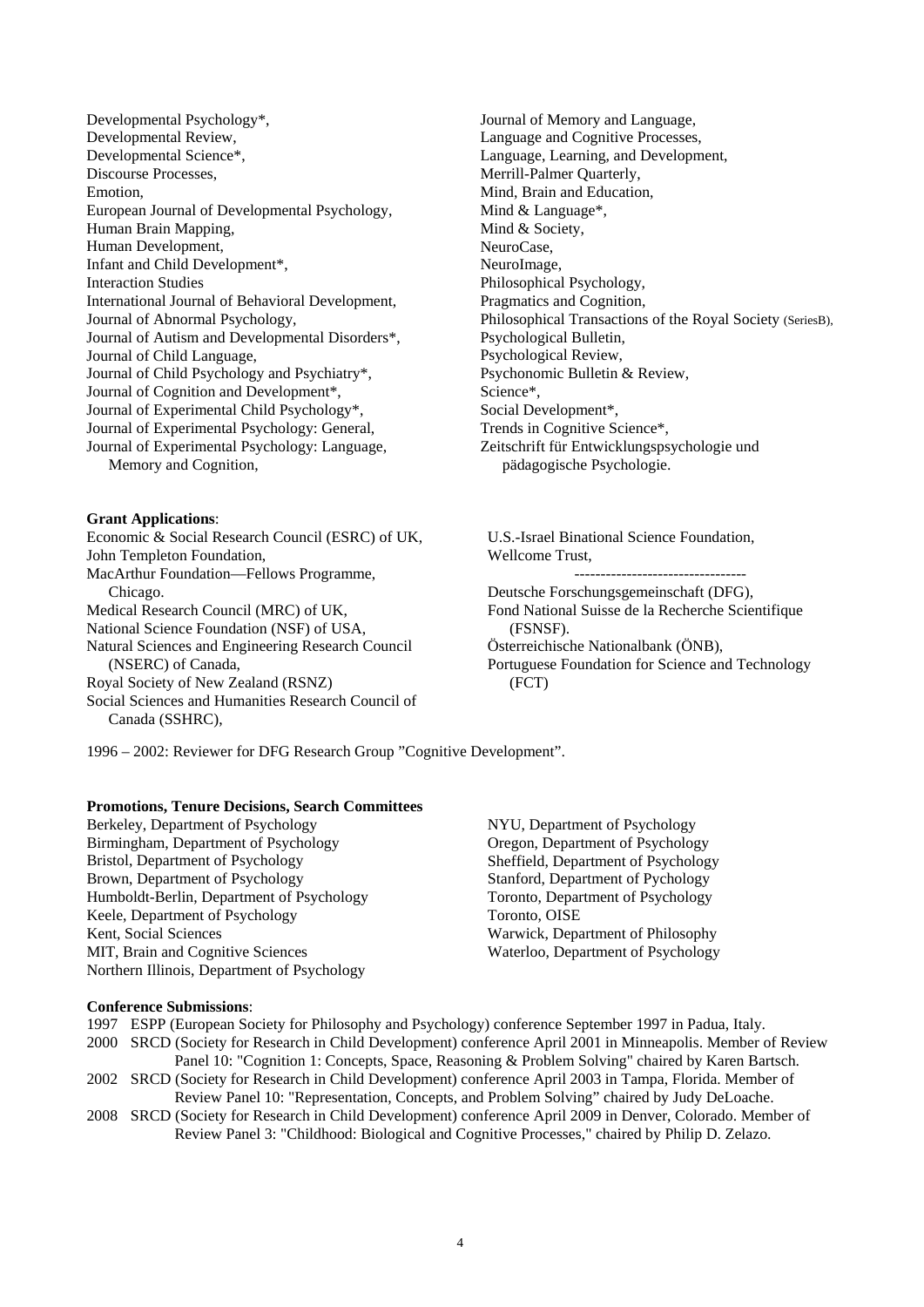#### **ADMINISTRATIVE EXPERIENCE**

#### **Sussex**

| 1981-91 | Coordinator of Experimental Psychology Third Year Option Courses.                        |
|---------|------------------------------------------------------------------------------------------|
| 1981-84 | Member of Experimental Psychology Examination Board.                                     |
| 1983-88 | Organiser of Experimental Psychology Research Seminars.                                  |
| 1990-92 | Four tenure committees and 4 appointing committees for 3 junior faculty and 1 professor. |
| 100102  | $\mathbb{R}$ . $\mathbb{R}$ . $\mathbb{R}$ . $\mathbb{R}$ . $\mathbb{R}$                 |

1991-93 Chairman of Experimental Psychology Examination Board.

## **Salzburg**

| 1997-99  | <b>Chairman</b> (Instituts vorstand), Department of Psychology, University of Salzburg    |
|----------|-------------------------------------------------------------------------------------------|
| 2002-03  | Mitglied des Gründungskonvents der Universität Salzburg gemäß Universitätsgesetz UG 2002. |
| $\cdots$ |                                                                                           |

2004-05 **Chairman** (Fachbereichsleiter), Department of Psychology, University of Salzburg.

*Appointment Committees (Berufungskommissionen)* 

- 1997-2000 Lehrstuhl für Philosophie der Universität Salzburg: "Nachfolge Weingartner."
- 2001-02 Lehrstuhl für Psychologie der Universität Innsbruck: "Nachfolge Ritter."
- 2003-04 Lehrstuhl Allgemeine Psychologie der Universität Wien.
- 2003-04 Lehrstuhl Diagnostische Psychologie der Universität Salzburg (**Vorsitzstellvertreter**).
- 2003-04 Lehrstuhl Sozialpsychologie der Universität Salzburg (**Vorsitz**).
- 2008-09 Professur für Neurokognition (Schwerpunkt Bildgebung) und Entwicklungspsychologie an der Universität Salzburg (**Vorsitz**).
- 2009-10 Professur für Allgemeine Psychologie (Nachfolge Albert) an der Universität Graz.
- 2008-09 Professur für Klinische Psychologie und Psychotherapie an der Universität Salzburg (**Vorsitzstellvertreter**).

#### *Habilitationskommissionen*

| 1996 |  |  | <i>Wolfgang Hiller</i> (Psychologie, Salzburg). |
|------|--|--|-------------------------------------------------|
|      |  |  |                                                 |

- 1999 *Margarethe Delazer* (Neuropsychologie & Rehabilitation, Innsbruck).
- 2000-01 *Anton Kühberger* (Psychologie, Salzburg): **Vorsitz**.
- 2002-03 *Herbert Schwetz* (Erziehungswissenschaften, Salzburg).
- 2002-03 *Karin Landerl* (Psychologie, Salzburg).
- 2007 *Liane Kaufmann* (Medizin, Innsbruck).
- 2009 *Manuel Schabus* (Psychologie, Salzburg)

#### **TEACHING EXPERIENCE**

# **Toronto**

Part time employment as teaching assistant in the Department of Psychology, University of Toronto: Courses on Symbolic Processes (substitute course organiser for Daniel Berlyne), Thinking & Reasoning, Learning, Developmental Psychology.

| <b>Basel</b>    |                                                                                                           |
|-----------------|-----------------------------------------------------------------------------------------------------------|
| 1978-79         | Courses on Visual Perception and on Statistics and Experimental Design.                                   |
| <b>Sussex</b>   |                                                                                                           |
| 1979-94         | Courses on Research Methods, Cognitive and Social Development and on Mental Representation and            |
|                 | Consciousness. Supervision of experimental projects.                                                      |
| <b>Salzburg</b> |                                                                                                           |
| 1995            | Lectures and Seminars on Experimental, Cognitive, and Neurocognitive Psychology, Research Methods         |
|                 | and Statistics, Knowledge and Consciousness, Volition, and Theory of Mind.                                |
|                 | Supervision of Experimental Practicals, and Masters Theses.                                               |
| $2002$ -        | Advanced Seminars for Doctoral Students: fMRI for Psychologists, Episodic Memory, Binding, Other          |
|                 | Minds, Mental Representation and Consciousness, Empathy, Metacognition.                                   |
|                 | <b>Outside Home Institution</b>                                                                           |
| 2004            | Three lectures on research topics (executive functions, perspectives, episodic memory) at the Central     |
|                 | European University (CEU) Summer School "Understanding Actions and Mind", July $8 - 16$ , 2004,           |
|                 | Budapest.                                                                                                 |
| 2007            | Foreign expert for Ph.D theses evaluation, National Institute of Psychology, Centre of Excellence, Quaid- |
|                 | I Azam University Islamabad, Pakistan.                                                                    |
|                 |                                                                                                           |

2008 Lecture Course on *Theory of Mind*. Department of Psychology, University of Fribourg, Switzerland.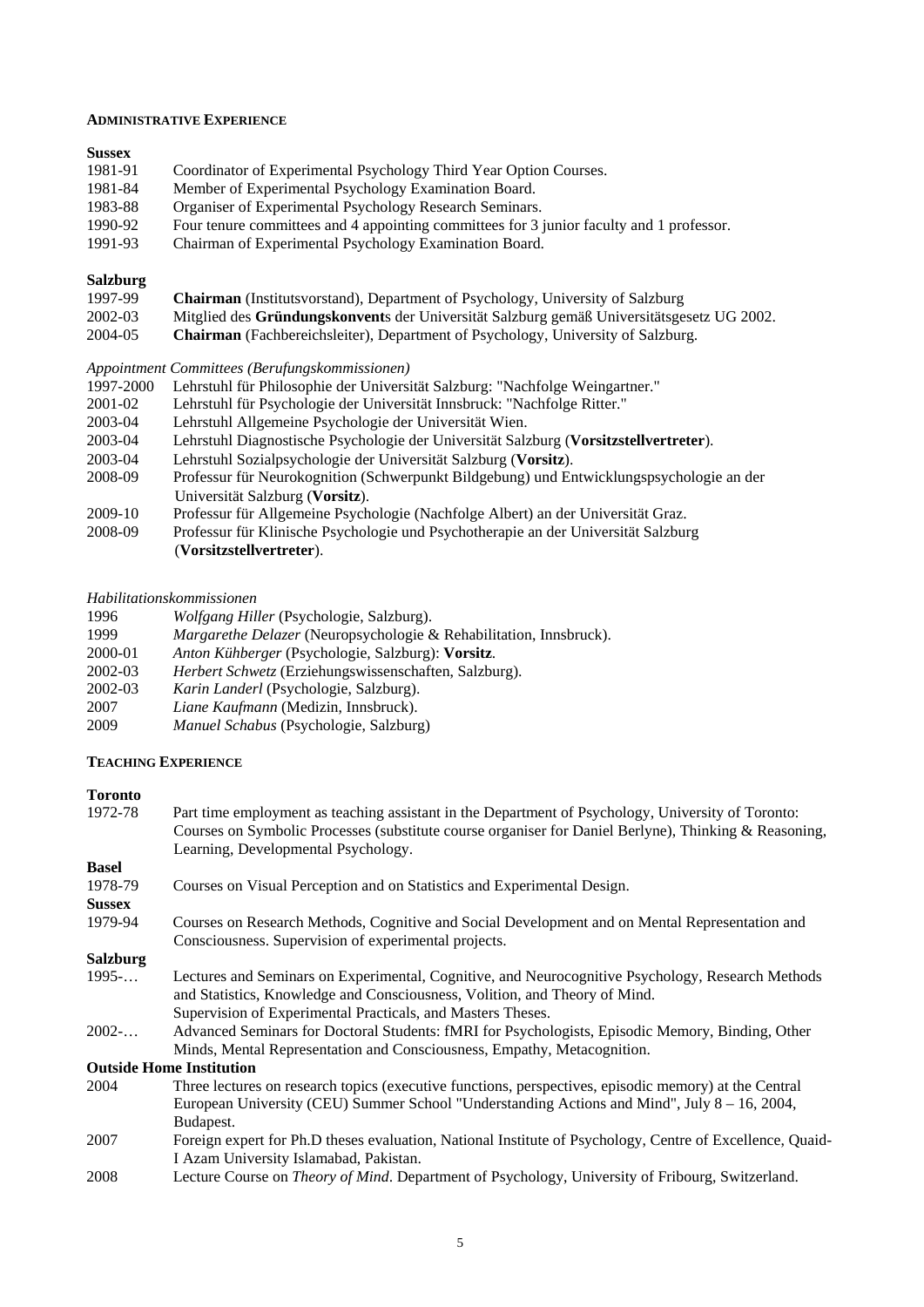#### **Supervision of Doctoral Dissertations:**

#### *University of Sussex:*

| Nicola M. Yuill $(1984)$ : | "Young children's comprehension and judgement of human action." (Paul Harris, __)    |
|----------------------------|--------------------------------------------------------------------------------------|
| Catherine M. Mant (1988):  | "The child's understanding of commitment." (Ellen Bialystok-York CA, Nicola Yuill)   |
| Susan R. Leekam (1988):    | "Children's understanding of intentional falsehood."                                 |
| Julie A. Hadwin (1990):    | "Children's understanding of belief-based emotion". (Paul Harris-Oxford)             |
| Deborah Hutton (1992):     | "Children's conceptions of social emotions: jealousy & envy," (not completed).       |
| Lindsay J. Parkin (1994):  | "Normal and autistic children's theory of representation."                           |
| Martin J. Doherty (1994):  | "Metalinguistic understanding and theory of mind." (Annette Karmiloff-Smith--London, |
|                            | Nicola Yuill)                                                                        |
| Wendy A. Clements (1995):  | "Implicit theories of mind." ( <i>Elisabeth</i> )                                    |

*Robinson-Birmingham, Gerry Altman*)

## *University of Salzburg:*

Birgit Lang (2001): "Die 'Dimensional Change Card Sorting Task' als eine Aufgabe zur Überprüfung der Executive Functions und ihr Zusammenhang mit der Entwicklung einer Theory of Mind." (external: *Beate Sodian-Munich*)

Sandra Stummer (2001): "Sag es anders—ToM (Theory of mind): Von einem metalinguistischen Bewusstsein zu alternativen Erklärungsansätzen." (external: *Beate Sodian-Munich*)

Manuel Sprung (2003): "Children's understanding of point of view: belief and sortals." (external: *David Olson-Toronto*)

Daniela Kloo (2003). "Understanding conflicting descriptions: The developmental relation between false belief understanding and card sorting." (external: *Adele Diamond-UBC*)

- Elisabeth Stöttinger (2006): "Episodisches Gedächtnis—Erinnern als wirkliches Wiedererleben." (external: *Hans Markowitsch-Bielefeld*)
- Bibiane Rendl (2008): "Developmental problems with identity: Children's understanding of multiple labels." (external: *Lori Markson-Berkeley*).
- Winfried Kain (working title). "Theory of mind and executive control in children with attention and inhibition deficits."

Markus Aichhorn (working title): "The functional magnetic resonance image of perspective differences."

Eva Rafetseder (working title): "The development of counterfactual reasoning: Children lost in the nearest possible world."

Michael Rohwer (working title): "Escape from meta-ignorance: children's realization that they do not know". Beate Priewasser (working title): "Development of understanding competition as rational action."

#### *Visiting Students:*

May – August 2008 Kim Nguyen (Toronto—Janet Astington)

March 2009 Marius Dumitru (Oxford—Martin Davies): Ernst Mach Stipend from the Austrian Exchange Service (ÖAD), €940.

#### **Supervision of Master Theses:**

#### *University of Toronto*

Howes, D. L. (1989). Children's understanding of false beliefs as subjective attitudes.

#### *University of Salzburg*

\* ... interesting data  $\# \dots$  part of a publication.

Waldhör, E. (1996). Entwicklung eines metalinguistischen Bewusstseins und einer "theory of mind".

Wörister, S. (1996). Theory of mind und Missrepräsentation der Wirklichkeit : kindliches Verstehen der Fals-Sign-, False-Belief- und "False"-Photo-Aufgabe.

#Kroisenbrunner, P. (1997). Beeinflussen Vorstellungen Entscheidungen unter Unsicherheit? Eine experimentelle Untersuchung zum Ellsberg-Effekt. [jointly with Anton Kühberger]

#Kurz, A. (1997). Künstliche Grammatiken und implizites Wissen: Evaluation zweier Theorien zum Urteilsverhalten.

- #Lang, B. (1997). Das kindliche Verständnis von Intentionen und Selbstkontrolle: Eine Untersuchung über die Zusammenhänge spezieller menschlicher Reifungsprozesse.
- Noggler, G. (1997). Das kindliche Verstehen von Missrepräsentationen: Falsche Hinweise, falscher Glaube und alte Photos.
- #Stummer, S. (1997). Metalinguistisches Bewusstsein und "Theory of mind": Unterliegen beide der Fähigkeit der "Metarepräsentation"?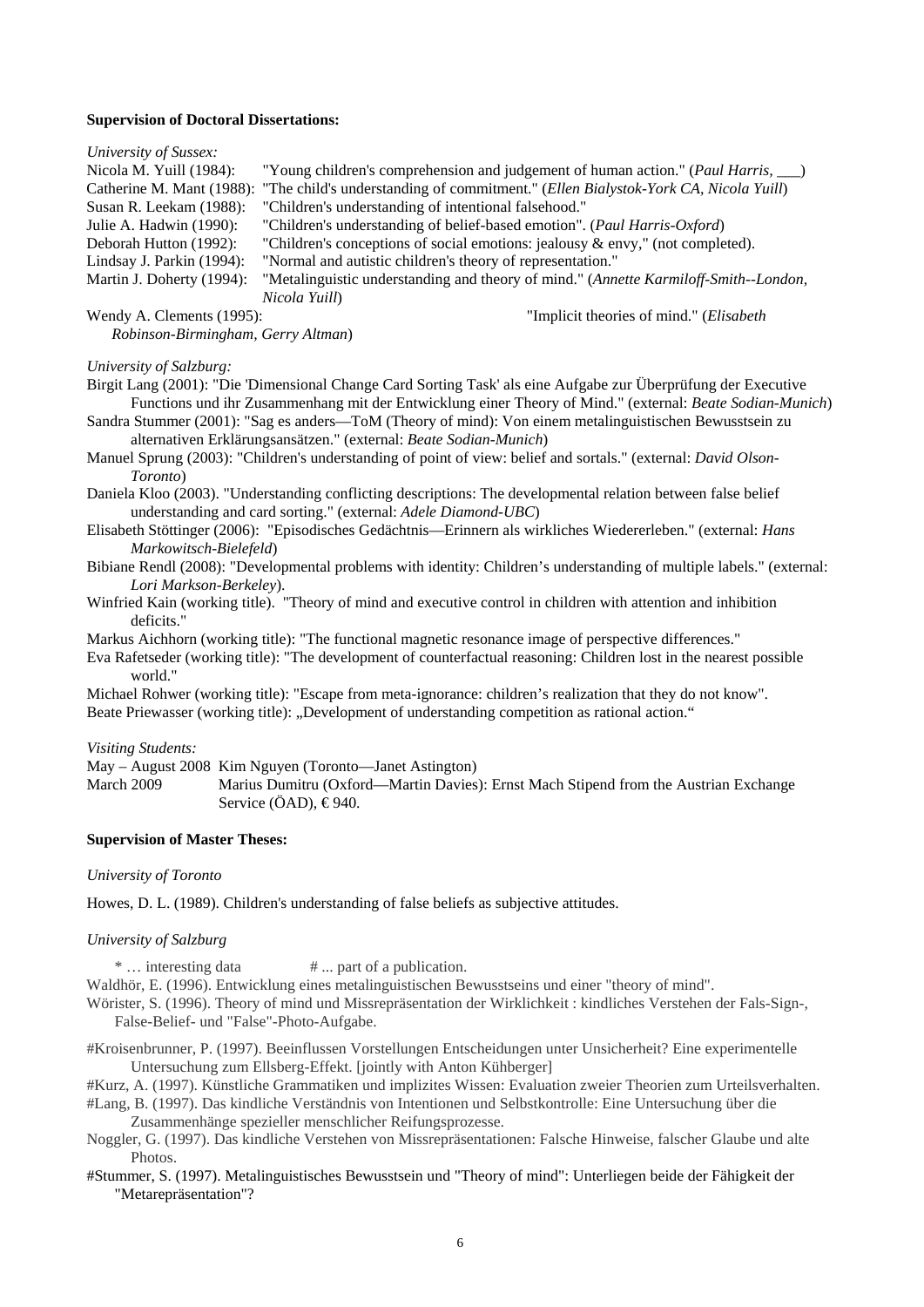Bernhaupt, R. (1998). Measuring implicit understanding of belief using a computerized method.

#Schrofner, S. (1998). Verstehen anderer Personen: Laien-Theorie oder Empathie? [jointly with Anton Kühberger]

#Schulte-Mecklenbeck, M. (1998). Framing in real and hypothetical decision situations. [jointly with Anton Kühberger]

- Berger, M. (1999). Kindliches Urteilen unter dem Einfluss von Situations- und Risikowahrnehmung. [jointly with Anton Kühberger]
- \*Feichtinger, S. (1999). Kontrafaktisches Denken in der frühen Kindheit.
- Hötzinger, S. (1999). "Wenn das Wörtchen wenn nicht wär' ...": denken Schüler kontrafaktisch? [jointly with Anton Kühberger]
- #Komunska, D. (1999). Disjunction effect: Does it really exist? [jointly with Anton Kühberger]
- Nowak, M. (1999). Das Verstehen von Blickrichtungen und des falschen Glaubens.
- #Sprung, M. (1999). Theory of Mind und Kontrafaktisches Denken: Schwierigkeiten von drei bis fünf Jahre alten Kindern bei Aufgaben zum Kontrafaktischen Denken und Aufgaben zur Theory of Mind.
- Steinbacher, R. (1999). Verstehen von emotionalen Reaktionen auf Musik: Theorie oder Simulation? [jointly with Anton Kühberger]
- #Horn, R. (2000). Erfasst der "Falscher-Glauben-Test" nur Nichtwissen?
- #Gornik, E. (2000). Die Entwicklung des episodischen Gedächtnisses: Die Rolle der direkten Erfahrung.
- \*Ziesel, D. (2000). Kontrafaktisches Denken und der If-Only Effekt bei emotionalen und moralischen Urteilen. [jointly with Anton Kühberger]
- Kastenhuber, J. (2001). Das episodische Gedächtnis und der Einfluß der Art der Wahrnehmung sowie der Personenbezogenheit bei Erwachsenen.
- \*Kloo, D. (2001). "Theory of Mind" und exekutive Funktionen.
- #Steinkogler, B. (2001). Dissoziation in der Entwicklung von Theory of Mind und kontrafaktischem Denken in der frühen Kindheit.
- Weberndorfer, A. (2001). Intuitives vs. rationales Entscheiden und visuelle Wahrnehmung in Sportspielen. [jointly with Anton Kühberger]

Aichhorn, M. (2002). Implizites Verständnis von False-Belief.

#Barchfeld, P. (2002). Strukturen und Funktionsbeziehungen der Theory of Mind: Eine Untersuchung an 4- bis 6 jährigen Kindern mit und ohne ADHD-Risiko.

- #Stöttinger, E. (2002). Parallelogramm Illusion die Motorik beeindruckt das wenig! Der Einfluss impliziten Wissens auf das Handlungssystem.
- \*Traintinger, K. (2002). Theory of Mind und Arbeitsgedächtnis bei 8- bis 12-jährigen Kindern mit und ohne ADHD.
- Feninger, T. (2003). Exekutive Funktionen und ADHD. [jointly with Daniela Kloo]
- Laminger, F. (2003). ADHD und exekutive Funktionen: Eine Untersuchung an 8 12 jährigen Kindern mit und ohne ADHD. [jointly with Daniela Kloo]
- \*Markova, G. (2003). Unexpected contents, unexpected locations, and the problem with seeing.
- \*Ortner, M. (2003). Zeitverständnis bei Kindern zwischen 3 und 5 Jahren: Unterschiede im Erinnern "ereignisverändernder" und "rein zeitlicher" Abfolgen.
- \*Uiberreither, A. (2003). Theory of Mind und ADHD. [jointly with Daniela Kloo]
- #Wimmer, M. (2003). Theory of Mind und konzeptuelles perspektivisches Wahrnehmen.

Lueger, A. (2004). Defizitäre exekutive Funktionen bei Kindern (7-9 J.) mit der Aufmerksamkeitsdefizit/ Hyperaktivitätsstörung (ADHS)?

- Schaller, T. (2004). Theory of Mind und kontrafaktisches Denken im Alter von 3-5 Jahren.
- \*Gasperl, A. (2004). Der Einfluss von Ritalin und Placebo auf die exekutiven Funktionen von Kindern mit ADHD.

#Pilz. R. (2005). Kontrafaktualität und Wirklichkeit: Die Entwicklung zu kontrafaktischem Denken unter Einbeziehung der subjektiven Wirklichkeit.

- \*Rendl, B. (2005). Verständnis von dualer Identität und Identitätsinformation bei Vorschulkindern.
- \*Piereder, M. (2005). Episodisches Gedächtnis im Zeitverlauf.
- \*Kaiser, W. (2005). Episodic Memory: The role of directness of information.
- Ammerstorfer, N. (2005). Verständnis von alternativen Benennungsaufgaben im Zusammenhang mit falschen Glaubensaufgaben bei Kindergartenkindern.
- Reikersdorfer, P. (2005). Verstehen von Videoevidenz und die Entwicklung von episodischem Gedächtnis bei Kindergartenkindern. [jointly with Daniela Kloo]
- \*Spitzer, S. (2005). Episodisches Gedächtnis in Abhängigkeit von Abrufart und Direktheit der Wahrnehmung.
- \*Hochhauser, I. (2005). Theory of Mind und Finite Komplementsyntax: Eine Untersuchung des Zusammenhangs dieser Fähigkeiten bei 3-bis 5-jährigen Kindern.
- \*Bauer, N. (2005). Sprachtraining für Theory of Mind: Verbessern Komplementsatz- und WH-Movement Training das Verständnis von falschem Glauben?